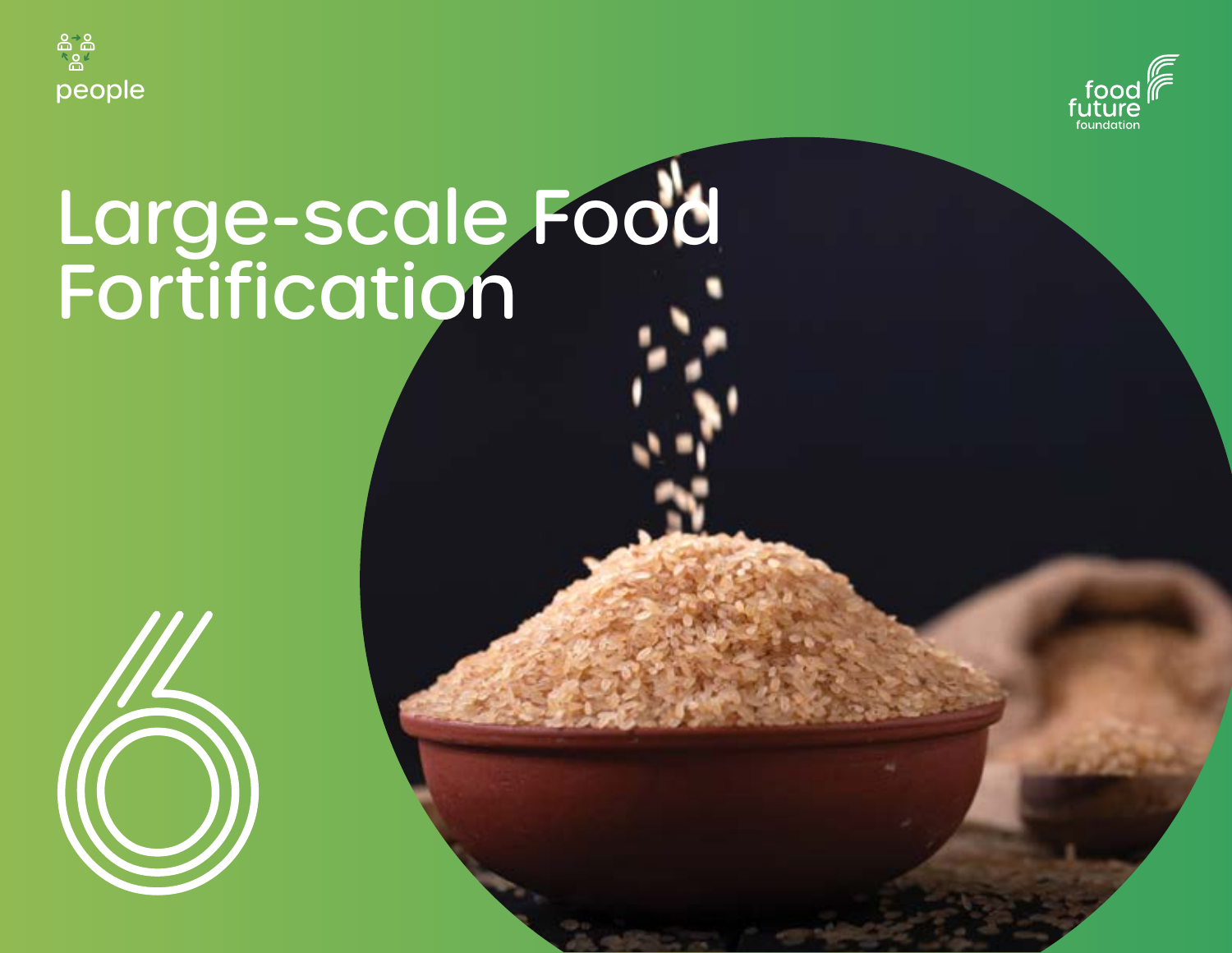



## lionable Area

### menting and scaling up food fortification programme to ensure s to safe and nutritious food for all.

teficiency of various micro-nutrients, leading to malnutrition, mia, stunting, and mortality, is a major persistent problem of as child malnutrition rates are unacceptably high. Over 70% tindian population consumes less than half the daily mmended Dietary Allowance (RDA) of micronutrients a day. Whealth Organization (WHO) estimates that more than two people suffer from micronutrient deficiency globally, and hird of them are in India. This number is likely to grow st the COVID-19 pandemic.

solution to overcome this problem is staple food fortification. ne of the most cost-effective large-scale programs to pat malnutrition as micronutrients such as zinc, iodine, folate, on are added to rice, wheat, cooking oil, and other staple s people consume daily. It is done without changing taste, and looks. It can yield significant results in a short period of

#### Global micronutrient deficiency status



Source: ICAR - Central Institute of Post-Harvest Engineering & Technology, Annual Report 2018-19

#### Micronutrient deficiency in Indian soil



Source: Indian Journal of Fertilisers, 2018 and PwC analysis

**Food Vision 2030 Food Vision 2030651**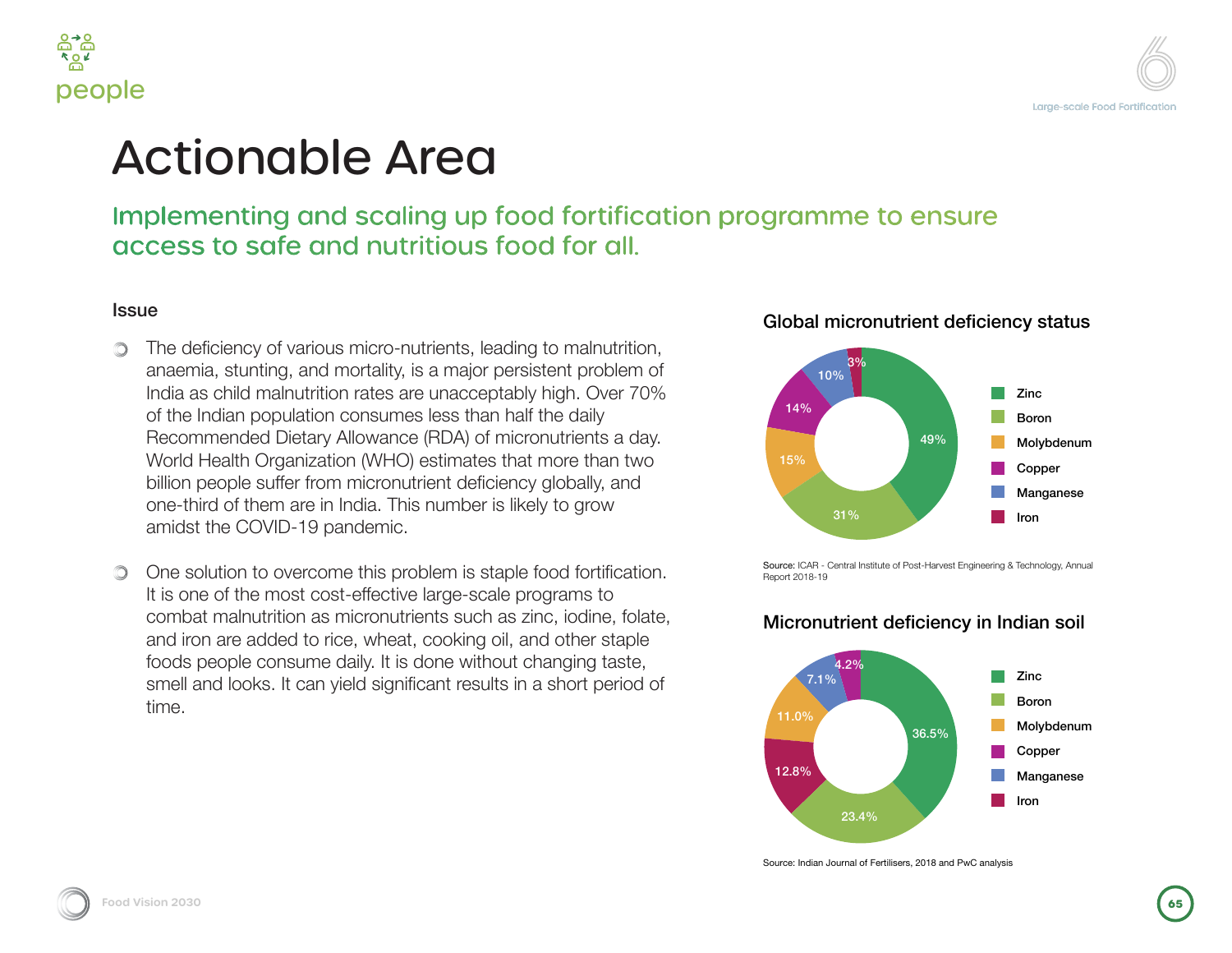



### **Status**

#### Government Initiatives

- Food fortification began in the 1950s with vegetable oil fortification and salt iodisation. Then after a 60-year gap, the government introduced in the 2000s the fortification of other commodities such as rice and wheat. When the Food Safety and Standards Authority of India (FSSAI) established standards for fortification of rice, wheat flour, edible oil, double fortified salt (DFS), and milk in 2016, the momentum for fortification accelerated and in 2018fortification regulations were are also in place. Now, food fortification is on the national agenda and is likely to take centre stage, given persistently poor health statistics year after year. With fortified staples- wheat flour (with Iron, folic acid and B12), oil (with vitamin A & D), salt (with Iron and iodine), problems of iron deficiency anaemia, neural tube defects, iodine deficiency disorders and deficiencies related to vitamin A, D and B12 can be addressed effectively. The FSSAI established the Food Fortification Resource Centre (FFRC) and developed the '+F' logo to identify fortified foods.
- Moreover, the FSSAI, after staple fortification, issued ∩ gazetted notification for standards of mandatory fortification of processed foods such as breakfast cereals, buns, rusk, pasta, noodles, buns and fruit juices with permissible levels of micronutrients (15-30 % of the Indian adult RDA) Also, products that are high in fat, salt and sugar (HFSS) will be "excluded" from the fortified processed foods category as per Food Safety and Standards (Fortification of Foods) Regulations, 2018.
- In 2011, the Ministry of Women and Child Welfare (MWCD) and Ministry of Human Resource Development (MHRD), Government of India, initiated the proposal of making mandatory use of fortified foods. Through its communications dated 10th July 2017 and 2nd August 2017, the mandate has been established to use fortified oil, fortified wheat flour, and double fortified salt in Mid-day meals (MDM) and Integrated Child Development Services (ICDS) programmes.
- Department of Food and Public Distribution, Government  $\bigcirc$ of India, through its letters dated 3rd November 2014, 22<sup>nd</sup> December 2016, and 18<sup>th</sup> September 2018, asked all states which distribute 'atta' through PDS to supply fortified 'atta' and pass on the cost to the consumers. A pilot scheme was approved in February 2019 for three years from 2019-20 onwards, wherein one aspirational district in each of the 15 predominantly rice-eating states was selected for the provision of fortified rice. Initially, Andhra Pradesh, Gujarat, Maharashtra, Tamil Nadu, and Chhattisgarh had started the distribution of fortified rice in their identified pilot aspirational district at the time of review. It has now been expanded to 112 specially identified aspirational districts of the country. The food ministry has decided to scale up the distribution of fortified rice under the ICDS and MDM, covering all their centres across the country from April 2021.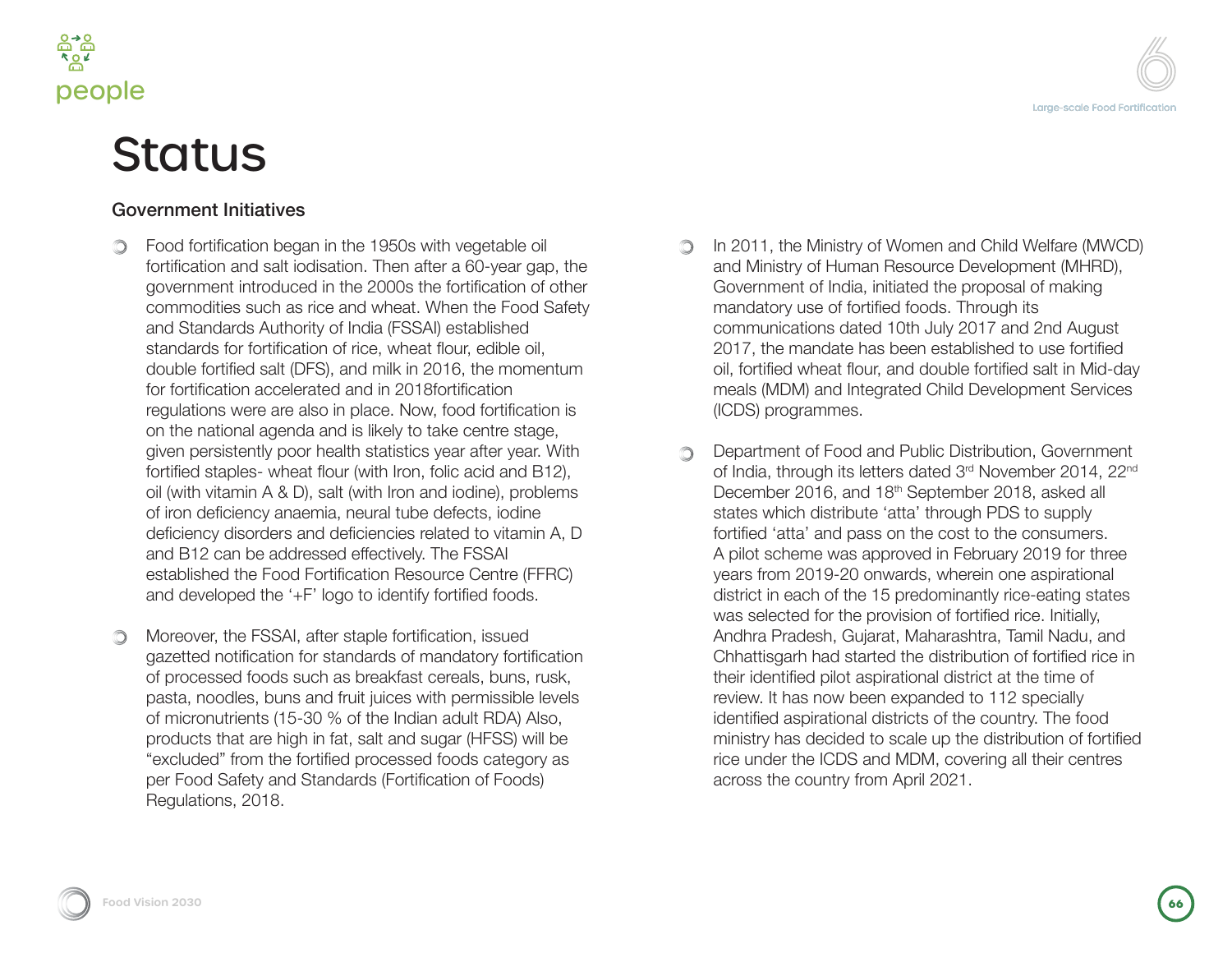

The Food Corporation of India (FCI) has also been mandated to scale up the annual supply of Fortified Rice Kernels (FRK) from the current 15,000 tonnes to at least 1.3 lakh tonnes to meet country-specific needs (2021-2022). If done through PDS, then 350 lakh tonnes of rice needs to be fortified, ensuring an uninterrupted supply pipeline of FRK for which existing rice mills (28,000 in the year 2020) need to be equipped with blending infrastructure for the production of fortified rice.

India's 10th, 11th, 12th Five-Year-Plans, POSHAN Abhiyan (National Nutrition Mission) and Anaemia-Mukt Bharat Mission recommend food fortification as an important strategy to tackle micronutrients malnutrition. In his Independence-Day speech on 15th August 2021, Hon'ble Prime Minister Narendra Modi announced that fortified rice would be distributed through various food schemes to combat malnourishment among the poor. Be it the rice available at ration shops or the rice provided to children in their mid-day meals, the rice available through every scheme will be fortified by the year 2024. Various states have adopted fortification of several commodities across the government safety net programmes (SNP).

#### Private sector initiatives

**Presently, 157 brands of five fortified staples are available in** the open market with a pan India presence. There has been tremendous traction in the oil and milk industry. As per recent estimates, 69% (7.94 million tonnes/annum edible oil) of packaged edible oil sold across India is fortified. More than 40% of the organised milk industry fortifies its products as per FSSAI standards.

#### Civil Society Initiatives

- Several development partners have been working in  $\bigcirc$ coordination with the Food Fortification Resource Centre (FFRC) at FSSAI to coordinate the scale-up of staple food fortification across the country through open market and social protection schemes. Detailed roadmaps for scaling up fortified edible oil, milk, wheat flour, rice and double fortified salt were drawn up by POSHTIK Network partners.
- In addition to the scale-up universal adoption of fortified staples by social protection schemes and through the open market, there is increasing emphasis on ensuring that the fortified staples available to the population comply to national fortification standards and are of good quality. This will be achieved through strengthening regulatory monitoring at the production and market levels, further strengthening the capacity of food laboratories to accurately test for micronutrients and ensuring that data is available transparently across the value chains. These efforts require coordinated action from the government, food industries, citizens supported by development agencies, civil society organizations and academia.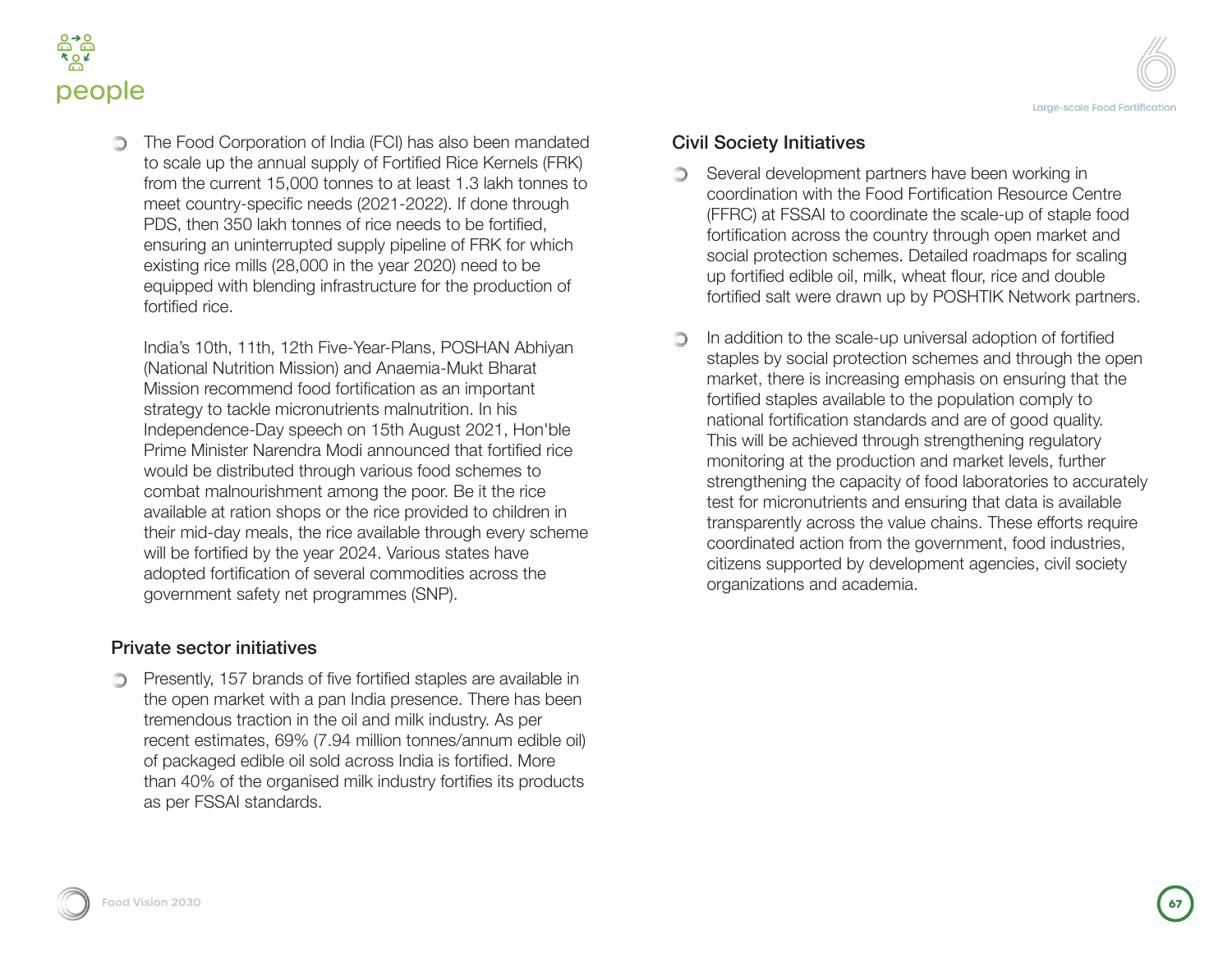



### Vision 2030

- Leverage fortification and biofortification as complementary strategies to prevent and control micronutrient deficiencies. End all forms of malnutrition-related adverse outcomes and ensure a nutritionally secure generation by 2030.
- Universalise fortification of edible oil, milk, and other relevant staples.
- Ensure food and nutrition security by emphasising sustainable ways of increasing the availability, accessibility, affordability, and consumption of fortified products by consumers and vulnerable groups through social protection schemes and open market.

#### Anaemia in India



 $\tilde{\mathbb{Z}}$ 

**Rs 1.5 lakh crore in GDP lost in 2016**

Due to Anaemia, as per an IndiaSpend report.

#### **41%**

of pre-schoolers, 24 per cent of school-age children and 28 per cent of adolescents were anaemic, with the greater prevalence among children below two years of age. According to the CNS report 2019.

#### **40%**

Female adolescents had more than twice the prevalence of anaemia, than that of male adolescents (18%).

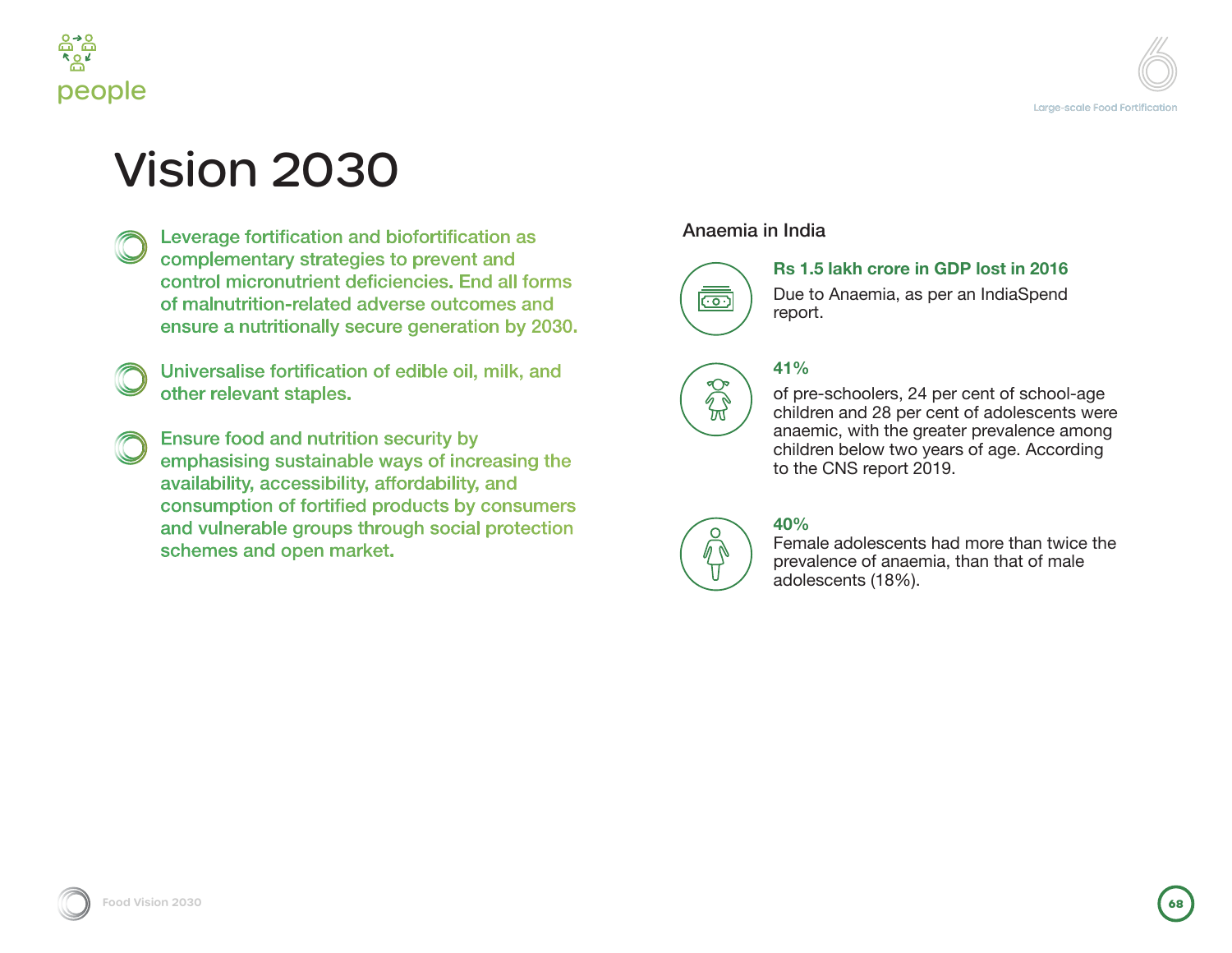

### Pathways

**IMPLEMENTATION**



Coordinate efforts of different sectors: various government departments, food Industry, regulators, civil society to ensure mainstreaming of fortified staples (wheat flour, oil, and salt) into the government schemes and programmes like the ICDS, MDM, PDS and TPDS, as has been done for rice.

Encourage fortification of the staple to be done at the source to minimise logistics and other related costs.

Address supply-side constraints and catalyse investment through better market signalling, such as provisioning of longer-term procurement contracts.

Provide technical assistance to the food industry, especially the small business enterprises, SMEs/MSMEs, to adopt fortification and encourage the setting up of more food fortification plants in the private sector.

Create an eco-system enabling long term engagement of local micronutrient producers and organisations to build momentum around fortification.

Launch mass movement on the lines of Jan Andolan for creating community awareness. Agricultural and home science colleges to be engaged for disseminating knowledge to the community.

Promote the +F logo devised by FSSAI for consumer awareness and identification of fortified products.